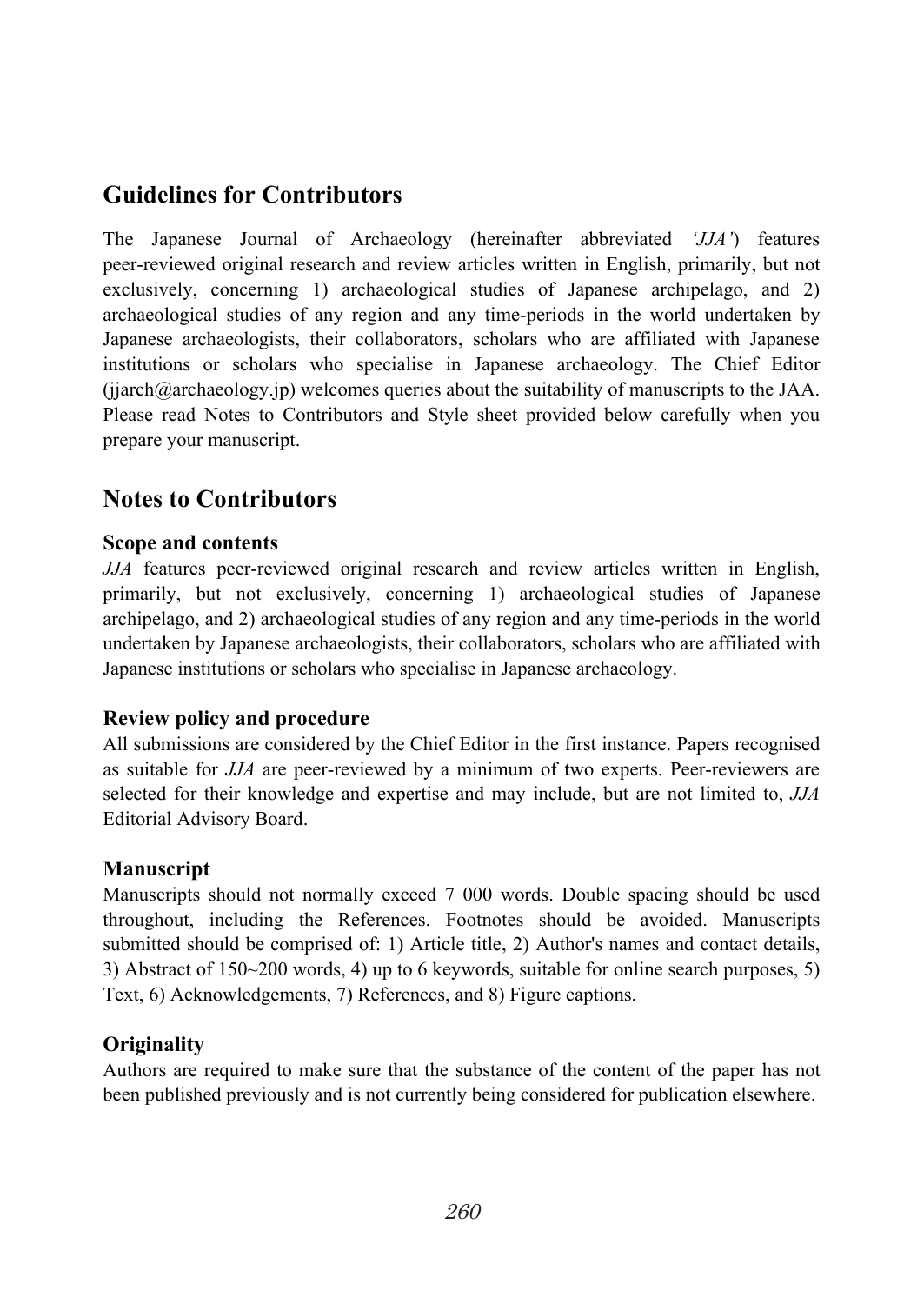#### **Permissions**

Authors are required to obtain all necessary permissions to reproduce line drawings, photographs, tables and any other figurative materials that they do not own copyright of, and also required to make sure that appropriate acknowledgements are included in their manuscript.

### **References**

As for references, please do not use *passim, op. cit, ibid.* or vague page ranges, e.g. 283f and 283ff.

References in the sentences should be as follows:

Single author: (Suzuki 1970, p.10);

Two authors: (Suzuki & Yamada 2010, pp.10-20);

Three or more authors: (Suzuki et al. 1990, p.10):

More than one work by same author and same year: (Yamada 1980a, 1980b);

More than one work by one author and different authors: (Suzuki 1990, 2010; Yamada 2012);

Personal communication: *pers. comm.*

\*Authors are required to cite page numbers wherever possible.

For romanization of Japanese transliteration, Hepburn system is adopted. We also distinguish long vowels by adding micron to vowels, as in *Kōkogaku Kenkyū*, not *Koukogaku Kenkyuu*. You may omit microns for commonly-known Japanese names, such as Tokyo [Tōkyō], Kyoto [Kyōto], Kobe [Kōbe], Kyushu [Kyūshū], Koji Mizoguchi [Kōji Mizoguchi] and Jomon [Jōmon]. Japanese family names are in the upper case and family name first. For Japanese sources, we ask that you translate titles of non-English books and articles into English, except for journal titles. Furthermore, we ask you to add the original publication data immediately after the transliterated and translated publication data. In the case of citing more than ten site reports, we suggest that you number each site report and list it after a list of references. Moreover, we ask that, if a site report you cite is included in the 全国遺跡総覧 database of the Nara National Institute of Cultural Properties, please provide a link to the relevant publication.

Books:

- Marx, K. 1976. *Early writings.* Harmondsworth: Penguin Books.
- HŌJŌ Yoshitaka, MIZOGUCHI Kōji and MURAKAMI Yasuyuki 2000 *Kofun jidai zō o minaosu* [Reconsideration of an image of the Kofun period]. Tokyo: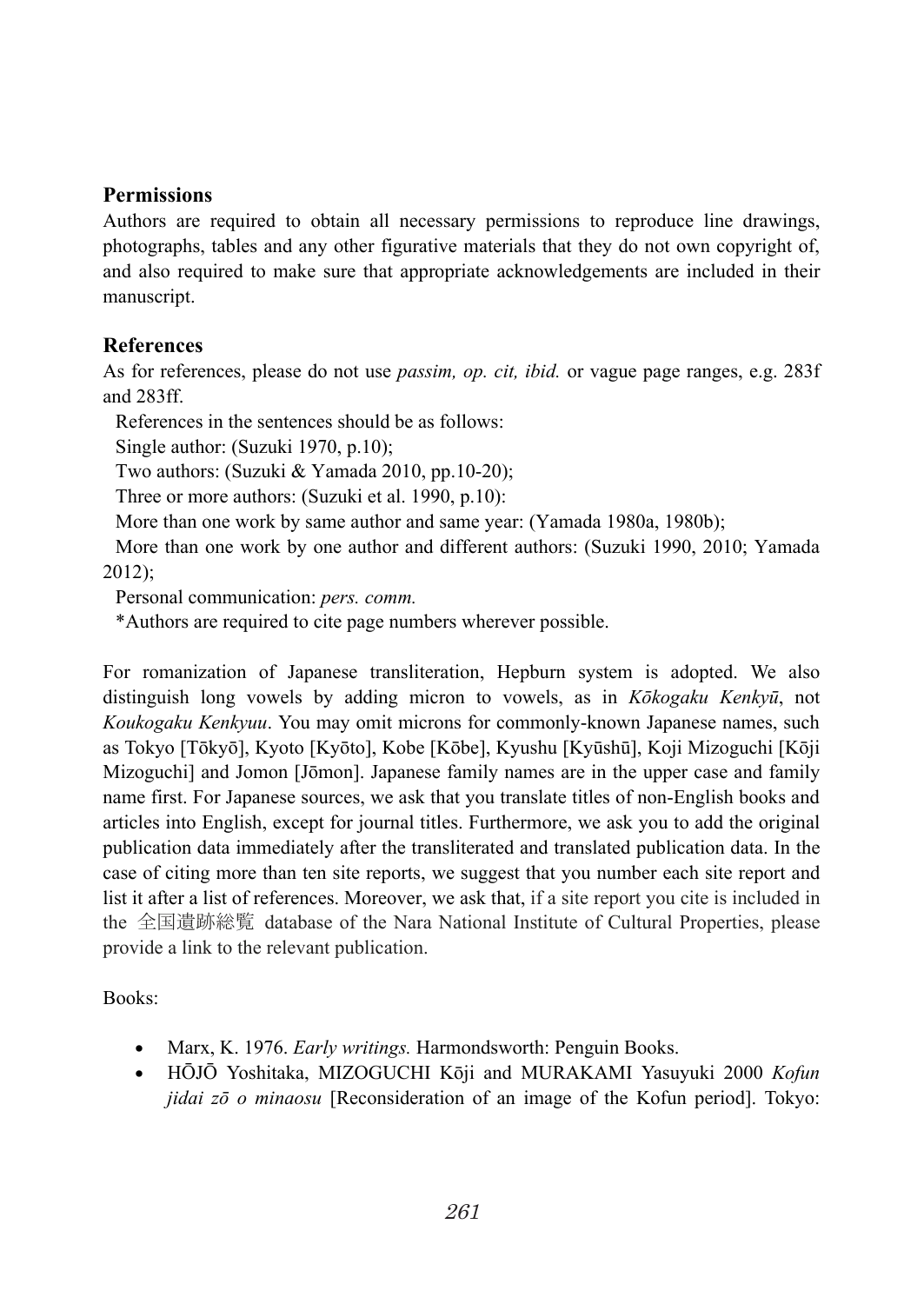Aoki Shoten. 北條芳隆・溝口孝司・村上恭通 2000『古墳時代像を見なおす』 東京:青木書店

Book with a volume no.:

- Harry, W. 1952. *London throughout the ages, Volume 1: an early settlement.* London: The London Historical Society.
- FUKUNAGA Shin'ya (ed.) 2011 *Kofun jidai no kōkogaku* [Kofun period archaeology]*, Volume 1: kofun jidai shi no wakugumi* [Framework of the Kofun period history]. Tokyo: Dōseisha. 福永伸哉(編) 2011『古墳時代の考古学』 第 1 巻『古墳時代史の枠組み』東京:同成社

Journal paper:

- Fabian, J. 1990. Presence and representation: the other and anthropological writing. *Critical Inquiry* 16: 753-72.
- Fowler, C. 2001. Personhood and social relations in British Neolithic with a study from the Isle of Man. *Journal of Material Culture* 6(2): 137-63.
- TANAKA Motohiro 2005 Kinai chiiki ni-okeru Kofun jidai shotō doki-gun no seiritsu to tenkai [Origins and growth of pottery assemblage characteristic of the beginning of the Kofun period in the central Kinki region]. *Nihon Kōkogaku* 20: 47-73. 田中元浩 2005「畿内地域における古墳時代初頭土器群の成立と展 開| 『日本考古学』第 20 号、pp. 47-73.
- KUSUMI Takeo 2007. Hakata-wan bōeki no seiritsu to kaitai [Establishment and dissolution of the "Hakata Bay Trade Network"] *Kōkogaku Kenkyū* 『考古学 研究』53(4): 20-36. 久住猛雄 2007「「博多湾貿易」の成立と解体」『考古学 研究』第 53 巻第 4 号、pp. 20-36.

Chapter by another author in a book:

- Mallory, J.P. & B.N. Hartwell. 1997. Down in prehistory, in L. Proudfoot & R. Haynes (ed.) *Down: history and society*: 1-32. Dublin: Geography Publications.
- TAKAHASHI Katsuhisa 2012 Haniwa [*Haniwa*], in HIROSE Kazuo and WADA Seigo (ed.) *Kōza Nihon no kōkogaku: Kofun jidai, ge* [Introduction to Japanese archaeology: Kofun period, Vol. 2]: 237-269. Tokyo: Aoki Shoten. 高橋克壽 2012「埴輪」広瀬和雄・和田晴吾(編)『講座 日本の考古学 古墳時代』 (下)pp. 237-269. 東京:青木書店.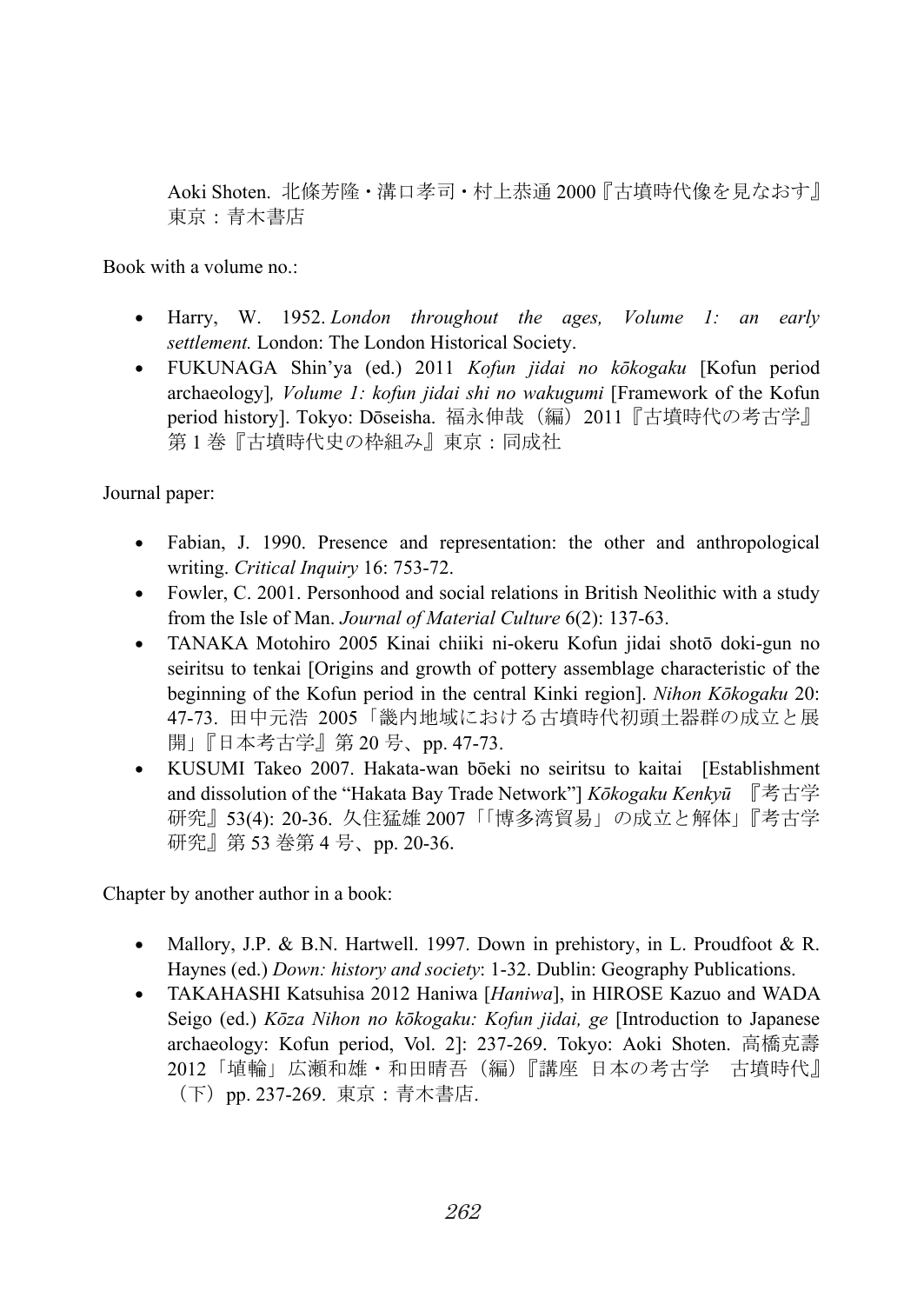Edited collection:

- Cranes, S. (ed.) 2000. *Museums and memory*. Stanford: Stanford University Press.
- SHIRAISHI Taichirō (ed.) 1989 *Kodai o Kangaeru: Kofun* [Consideration of ancient history: Mounded tombs]. Tokyo: Yoshikawa-Kōbunkan. 白石太一郎 (編)『古代を考える―古墳』東京:吉川弘文館

In press:

• Suzuki, M. In press. *The beauty of the Japanese countryside.* Cambridge: Cambridge University Press.

Site report (citing the whole volume; please omit a series title):

• MATSUMOTO Hiroaki (ed.) 2000 *Nishi-Tonozuka kofun and Higashi-Tonozuka kofun* [Nishi-Tonozuka and Higashi-Tonozuka mounded tombs]. Tenri, Nara Prefecture: Tenri Municipal Board of Education. 松本洋明(編)2000『西殿塚 古墳・東殿塚古墳』奈良県天理市:天理市教育委員会

Site report (citing a section of a collection of site reports in a single volume; in this case you may omit the name of an editor [often not listed in Japanese site reports] and a series title):

- IZUMORI Kō 1982 Kōryō-Chō Shin'yama kofun-gun [Shin'yama mounded tomb Group in Kōryō Town], in ISHINO Hironobu (ed.) *Nara-Ken iseki chōsa gaihō* [Preliminary reports of archaeological excavations in Nara Prefecture], 1980, Pt. 1: 79-100. Nara Prefecture: Archaeological Institute of Kashihara, Nara Prefecture and Nara Prefectural Board of Education. 泉森皎 1982「広陵町新山古墳群」石 野博信(編)『奈良県遺跡調査概報』1980年度(第1分冊)pp. 79-100. 奈 良県橿原市:奈良県立橿原考古学研究所
- UEDA Mutsumi 1993 Nakatsuyama kofun no chōsa, 93-1 ku [Archaeological excavation of the Locality 93-1 at the Nakatsuyama mounded tomb], in *Ishikawa ryūiki iseki gun hakkutsu chōsa hōkokusho* [Report of archaeological excavations at sites in the Ishi River tributary area], Ⅷ: 205-220. Fujiidera, Osaka Prefecture: Fujiidera Municipal Board of Education. 上田睦 1993「仲津山古墳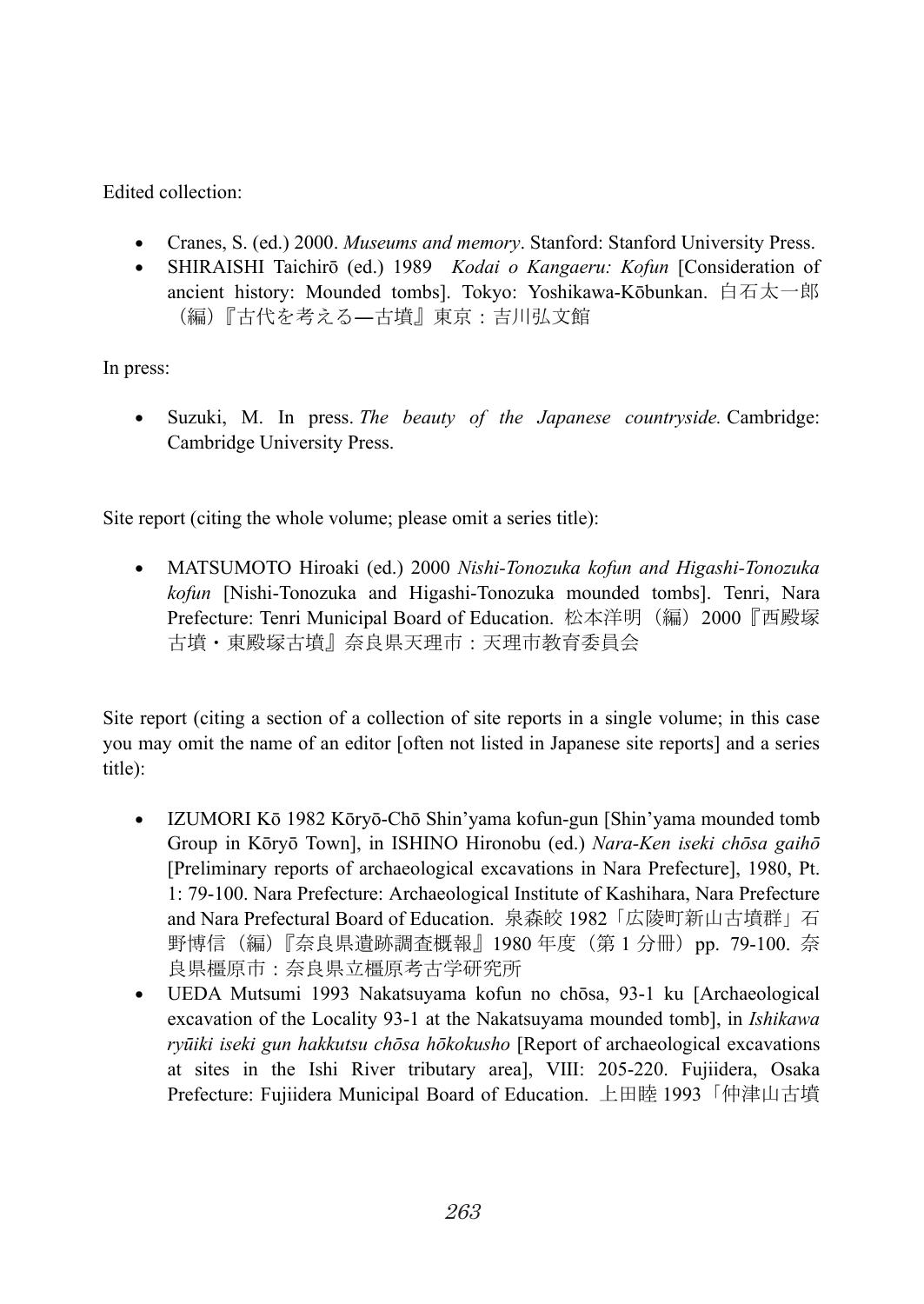の調査 93-1 区」『石川流域遺跡群発掘調査報告書』Ⅷ, pp. 205-220. 大阪府 藤井寺市:藤井寺市教育委員会

#### **Plates and figures**

Plates and figures (including site plans, graphs and maps) should be as clear and simple as possible. Each photograph and illustration submitted should be referred to in the text and an indication given of where it should be placed within the article and the ideal size of reproduction. A list of captions should be provided on separate sheets and include any necessary acknowledgements. As mentioned, authors are responsible for obtaining copyright permissions for the reproduction of previously published illustrations and other people's photographs and drawings.

Contributors are required to submit illustrations as electronic files (preferably as TIFs). Line drawings should be created at a minimum of 800 dpi and black and white photographs should be scanned in at a minimum of 300 dpi. Illustrations or photographs downloaded from the Internet are not accepted.

#### **How to submit a paper**

Should you wish to consult the editorial board for the suitability of your paper to the journal, you should send an e-mail to the Chief Editor with an abstract or summary and an idea of the key contents.

Once the manuscript has been completed, a digital copy of the *complete* text plus illustrations (in *compressed* or *low-resolution* format) should be E-mailed to the Chief Editor. If the paper does not conform to the instructions above, or has missing elements at this stage, it will be returned to the author with a request that the paper be resubmitted once complete.

Once a paper is accepted for publication, we ask authors to supply a final version accompanied by the illustrations, fulfilling the quality requirements mentioned above, on CD and a set of hard-copy prints of the final manuscript, the tables and illustrations. The editorial board will then edit this copy, and if necessary, shall raise some queries such as the clarity of sentences and incomplete references. After this process, the edited version will be sent back to the author for approval with a copyright form. Returning the signed copyright form to the Chief Editor marks the acceptance date of the paper.

A PDF file will be sent to the author for page proofing. Making substantial re-writing or additions to the text or illustrations at this stage shall be avoided except the discovery of factual errors.

Once the paper is published, you will receive a final PDF file to be used as offprints.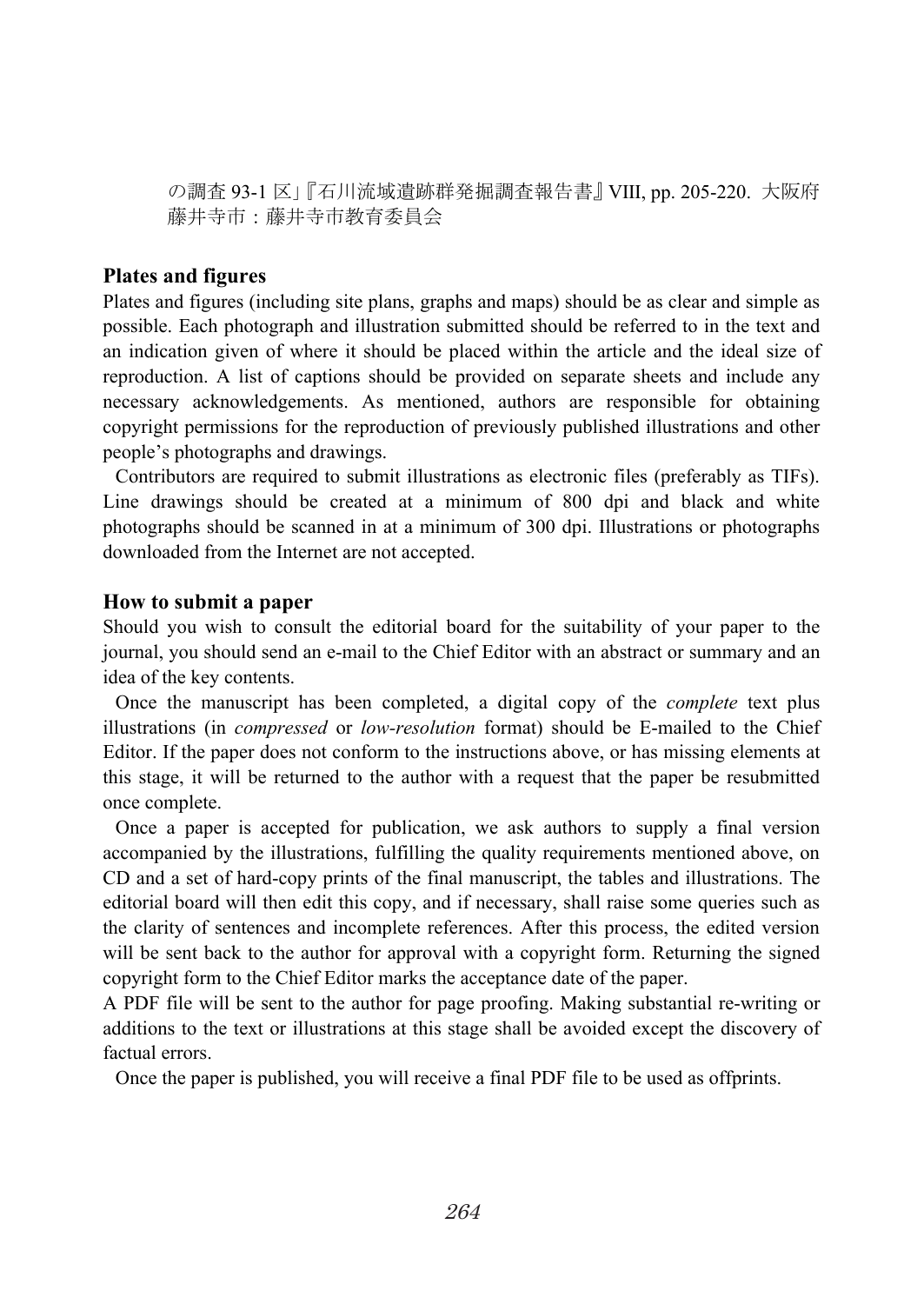# **Style Sheet**

# **Spelling**

*JJA* uses British English spelling.

### **Names**

Japanese, Korean and Chinese names should be given in Japanese name order, with no commas (e.g. Mizoguchi Koji)

### **Punctuation**

Initials in personal names should be separated by full-stops with no spaces, e.g. A.J. Roberts, but no full-stop should be used for upper-case abbreviations, e.g. USA, RCAHMS

Quotes should be placed in normal text and within double quotation marks

Short quotes should be placed within the text, longer quotes should be indented

Compass points should be hyphenated, e.g. north-west, south-southeast

n-dashes (–) should be used to represent a range, e.g. 1342–1350 BC, and in page spans  $45 - 50$ 

m-dashes (—) may be used to separate a nested clause or phrase

# **Numbers**

Roman numerals are to be avoided whenever possible. Numbers less than 10 should be spelt out; Arabic numerals should be used for all numbers 10 and above except century names, which are always spelt out. If a number occurs in a phrase in which most of the numbers are above nine, use Arabic numerals for all: e.g.

first century, fifteenth century

nine pots

11 wild boar, 15 deer and 3 horses

Use a space instead of a comma in long numbers, except if under 10 000, e.g.

5467

11 465

4 500 000

# **Dates**

*JJA* uses BC/AD not BCE/CE.

AD comes before the date, BC after, except when using a century name, e.g. 3500 BC